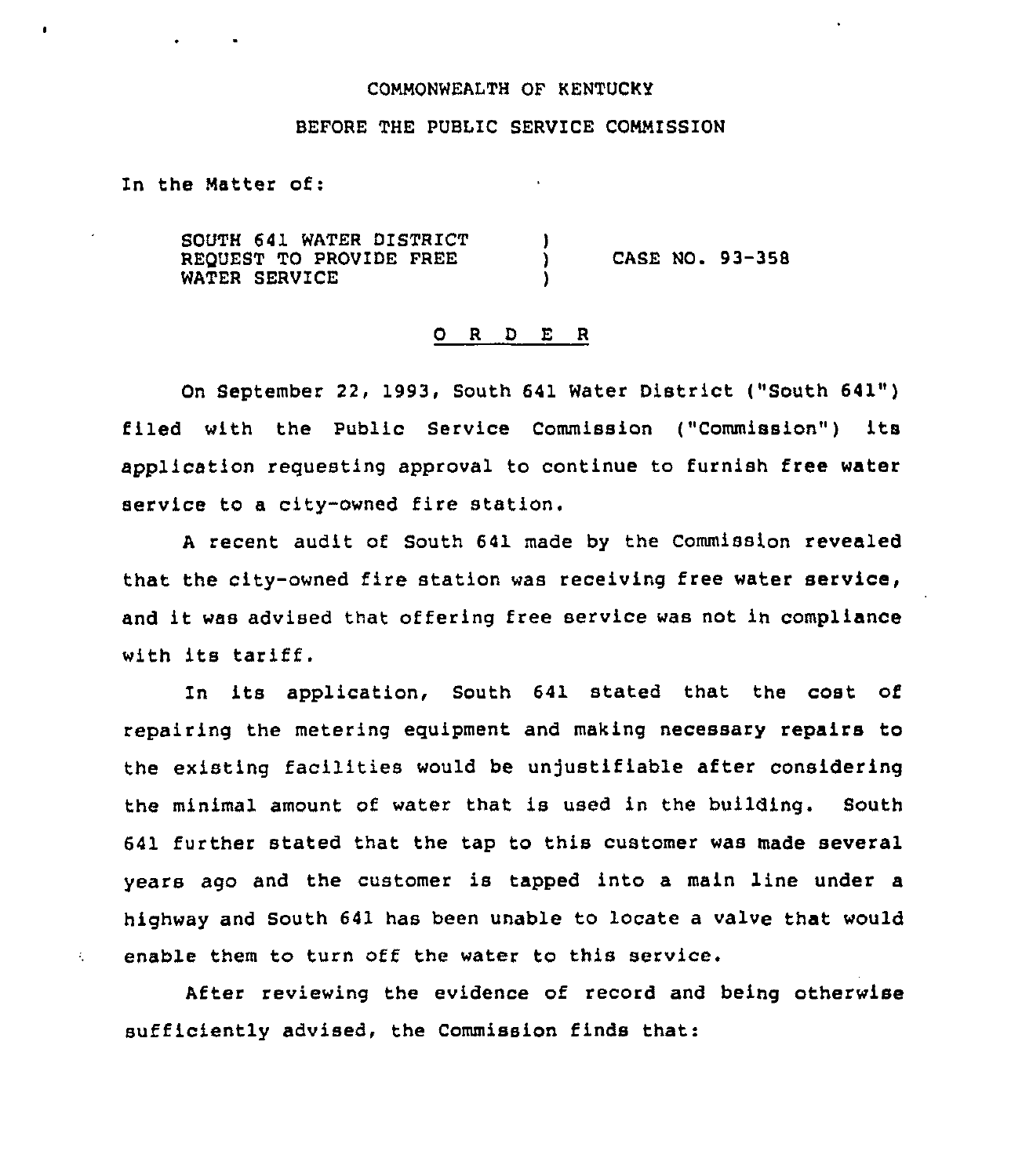It has been the policy of this and past Commissions to  $\mathbf{1}$  . not allow water districts and associations to provide free water to any customer insofar that such publicly owned utilities have no shareholders to which the foregone revenues can be charged; therefore, South 641's request should be denied.

South 641 should file a tariff along with supporting  $2.$ material that would accommodate this type customer or else meter service to the fire station.

Insofar that there is no valve or other means to turn off 3. the service to the fire station as required by the State Plumbing Code - 815 KAR 20:120, Section 12, and that the condition presents a potential health hazard, South 641 should correct that situation.

IT IS THEREFORE ORDERED that:

**Contractor** 

South 641's request to provide free water service is  $1.$ hereby denied.

2. South 641 shall file, within 30 days of the date of this Order, a tariff along with supporting material that will accommodate unmetered customers or else meter service to the fire station.

South 641 shall correct the potential health hazard that  $3.$ exists with the fire station service and within 30 days of the date of this Order file with the Commission the procedures that they will use to correct the situation.

 $-2-$